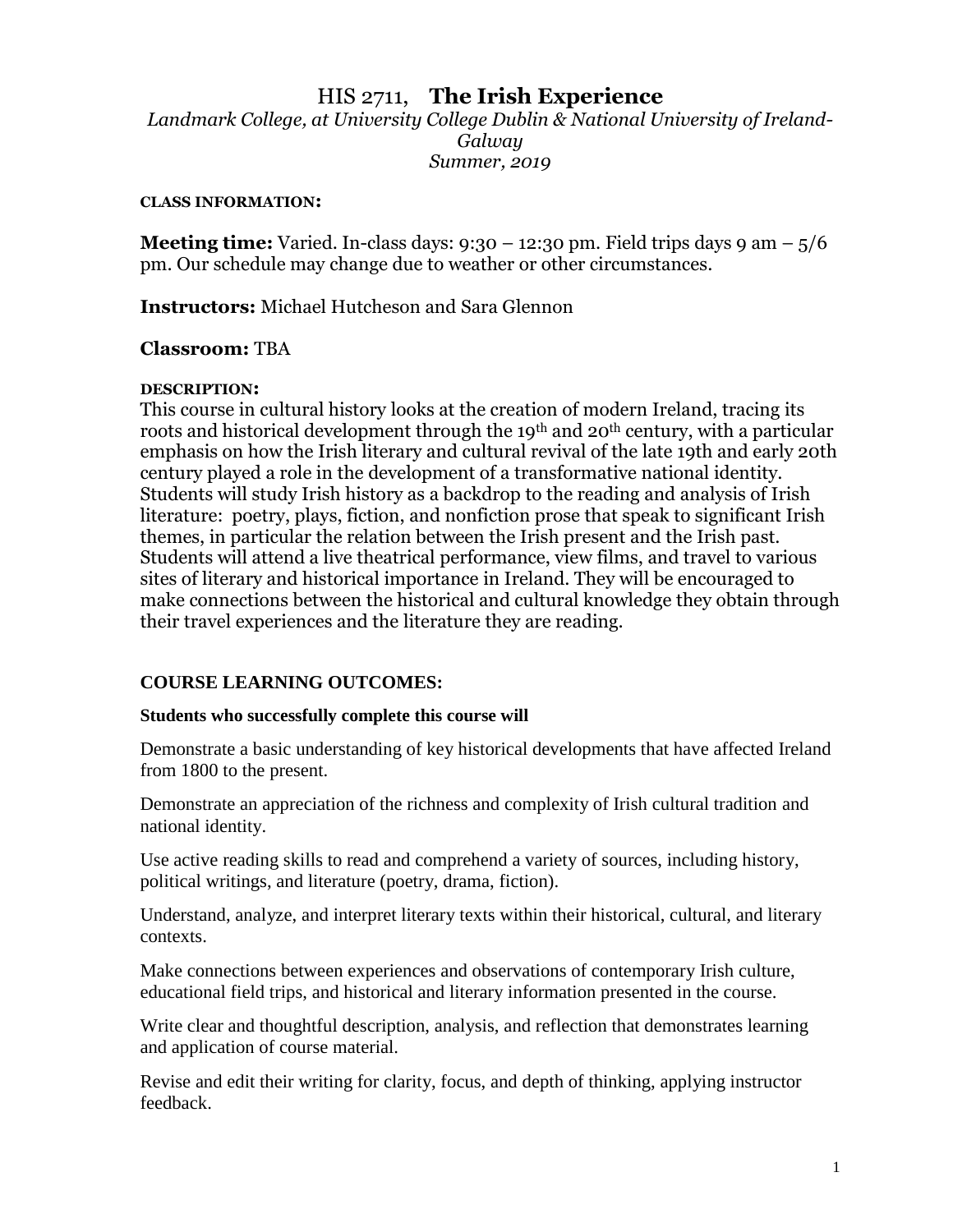| <b>METHODS OF ASSESSMENT:</b> |          |      |
|-------------------------------|----------|------|
| 2 sets term sheets            | 15% each | 30%  |
| 10 pages of writing*          |          | 30%  |
| Final test or project         |          | 30%  |
| Attendance/Participation**    |          | 10%  |
|                               |          | 100% |

\* This requirement can be met by any combination of the following: learning journal entries, essays, and source-based papers.

\*\* Includes class presentation in final week on a topic of your choice.

## **REQUIRED TEXT:**

*Irish Writing: 1789 – 1939,* edited by Stephen Regan, Oxford University Press, 2004

*Supplemental Coursepack***, HIS 2711,** edited by S. Glennon & M. Hutcheson

Some additional readings will be made available as handouts and on the class Canvas site.

# **ABSENCES AND LATENESS**:

In a three week course, one absence is equivalent to missing a *week* in a regular semester. Therefore, it is crucial to attend every class. A student who misses 3 classes will not receive credit for the course, unless s/he receives special permission from the instructor.

Lateness can cause special problems because the class will often be traveling. Please be on time to assure that we can keep to our schedule.

# **STUDENT CONDUCT**:

Students are responsible for meeting the standards of the Landmark College Student Code of Conduct, available at

[http://intranet.landmark.edu/student\\_life/handbook.cfm#code](http://intranet.landmark.edu/student_life/handbook.cfm#code) Conduct that violates these standards may be cause for dismissal from the program. Additional details are available in your Orientation booklet.